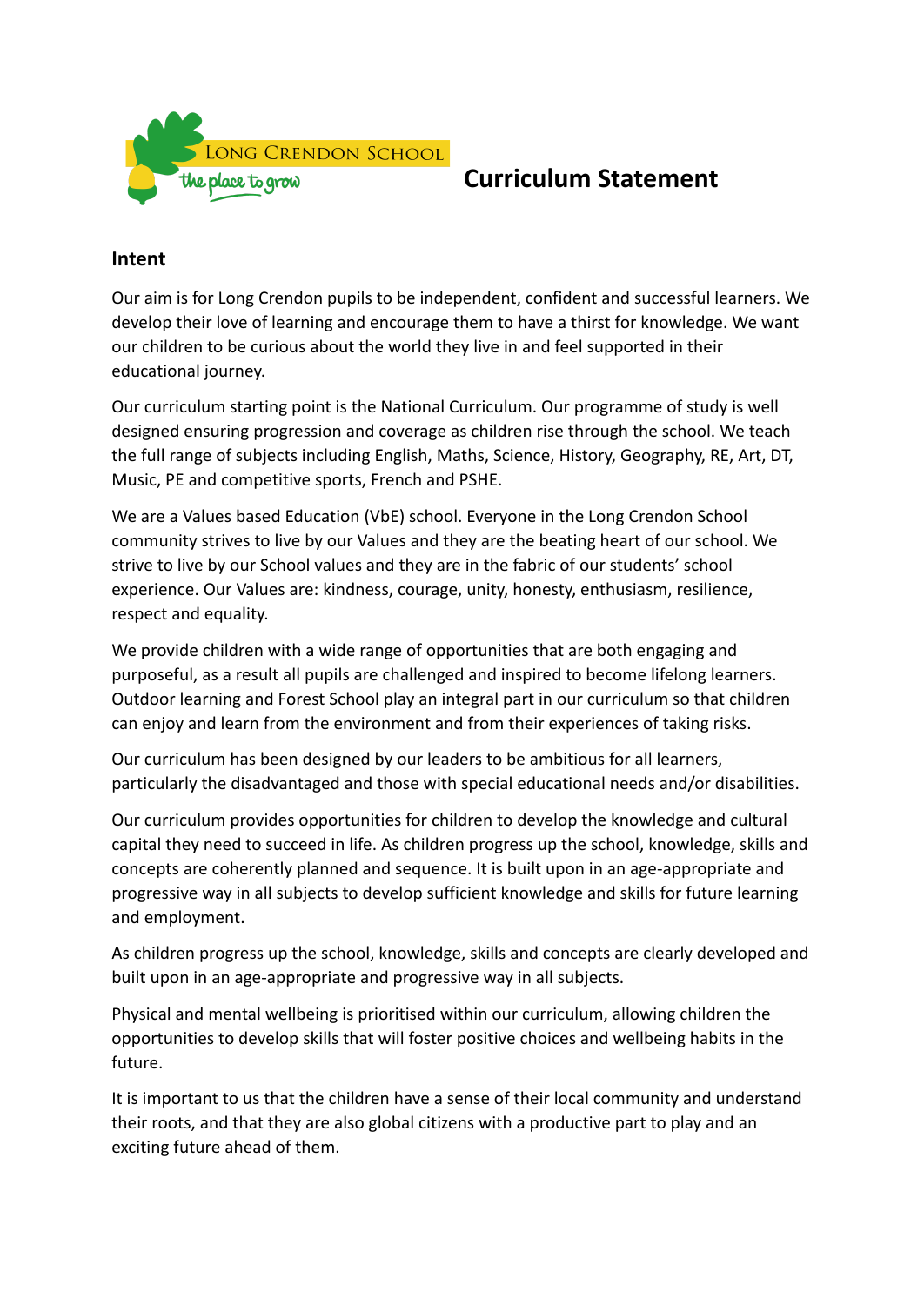All subjects have a clear curriculum statement, alongside planned implementation through long and medium term planning which outlines key objectives and a progression of knowledge and skills from year to year and term to term. Teachers provide enjoyable, interesting lessons which promote achievement, engagement in learning, confidence and good behaviour.

High quality school trips and a wide range of visitors are also well planned to enhance their learning in lessons and aim to provide opportunities for children to benefit from exposure to the wider world and develop their cultural capital.

## **Implementation**

We promote and celebrate learning, exposing pupils to high quality and interesting experiences and lessons.

The curriculum is implemented through our structured weekly timetable that sets out expectations for daily core lessons in Maths and English with additional time for both whole-class guided reading and independent reading for pleasure. There is a strong emphasis within the timetable of foundation subjects including History, Geography, DT and Art, Science and RE. Specialist teachers deliver sessions in Music, French, PE and Forest School allowing our pupils to enjoy a broad and enriching curriculum.

In our lessons you will see:

- Subject matter is presented clearly
- Appropriate discussion is promoted
- Understanding is checked systematically
- Misconceptions are identified and clear, direct feedback is provided
- Through assessment/feedback teachers respond and adapt their teaching as necessary

• Teaching is designed to help the children remember in the long term the knowledge and skills they have been taught and integrate new knowledge into larger concepts

Teachers having good subject knowledge of what they teach and subject leaders provide effective support for teachers and our teachers enjoy high quality continual professional development.

The learning environment at Long Crendon has terrific facilities and some specialist resource rooms such as the computing suite, Music Room and newly refurbished Hall which supports high quality lesson delivery. Our school resources are used to support our coherently planned curriculum and reflect our ambitious intentions.

Our rigorous approach to the teaching of reading develops learners' confidence and enjoyment of reading.